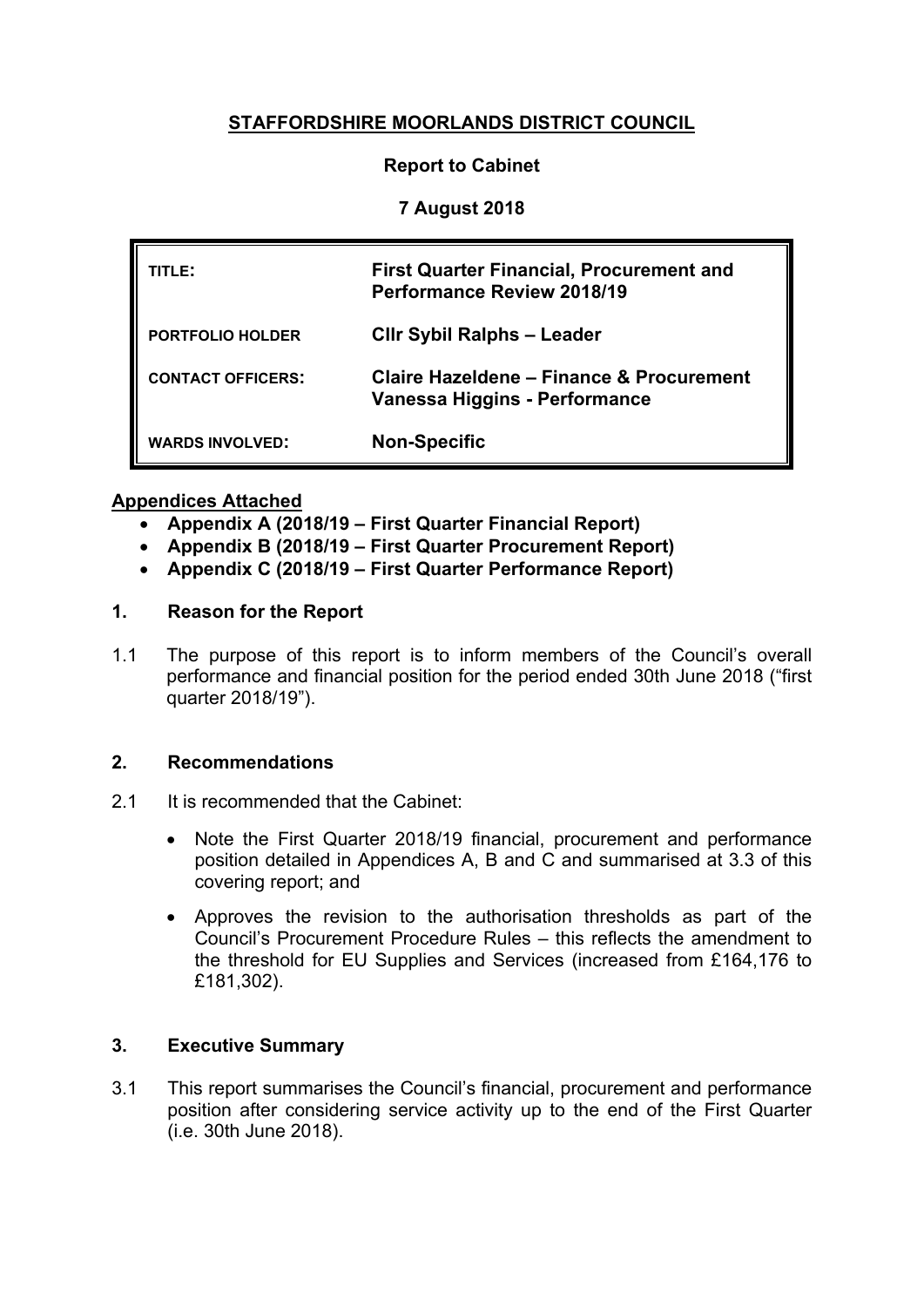3.2 Detailed analysis is provided in Appendix A (Finance), Appendix B (Procurement) and Appendix C (Performance). The position can be summarised as follows:-

| <b>Subject</b> | <b>Headline</b>                                                                                                                                                                                                                                                                                                                                                                                                                                                                                                                                                                                                                                                                                                                                                                                                                                                                                                                                                                                                                                                                                                                                                                                                                                                                                                                                                                                                                                                                                                                                                                                           | <b>Reference</b> |
|----------------|-----------------------------------------------------------------------------------------------------------------------------------------------------------------------------------------------------------------------------------------------------------------------------------------------------------------------------------------------------------------------------------------------------------------------------------------------------------------------------------------------------------------------------------------------------------------------------------------------------------------------------------------------------------------------------------------------------------------------------------------------------------------------------------------------------------------------------------------------------------------------------------------------------------------------------------------------------------------------------------------------------------------------------------------------------------------------------------------------------------------------------------------------------------------------------------------------------------------------------------------------------------------------------------------------------------------------------------------------------------------------------------------------------------------------------------------------------------------------------------------------------------------------------------------------------------------------------------------------------------|------------------|
| Finance        | The headlines for the first quarter are:<br>Performance against Budget<br>The General Fund budget for 2018/19 is forecast to be £37,710<br>underspent.<br><b>Efficiency Programme</b><br>The overall efficiency target of £830,000 for 2018/19 is projected<br>to be achieved – with £175,370 achieved at the end of $Q1$ .<br>However, this is dependent on the progression of key efficiency<br>programmes. Any shortfall can be funded using the earmarked<br>reserve established to meet some of the costs incurred in<br>implementing the programme.<br>Capital Programme<br>The revised Capital Programme budget for 2018/19 is £5.8 million<br>including the carry forward of capital underspends from 2017/18.<br>The projected outturn for the year is £5.8 million at this stage.<br><b>Treasury Management</b><br>Cash investments held at 30th June 2018 totalled £5.7 million.<br>The Ascent loan and debenture currently stands at £14 million;<br>Council borrowing at 30th June 2018 totalled £12.9 million (£12<br>$\bullet$<br>million of which relates to the Ascent loan);<br>The Council's net interest receipts budget is projected to be on<br>target.<br><b>Revenue Collection</b><br>29.6% of Council Tax was collected by 30th June 2018 compared<br>٠<br>to 29.7% for the same period last year;<br>29.0% of Business Rates was collected by 30 June 2018<br>$\bullet$<br>compared with 28.9% for the same period last year;<br>At the end of Quarter One the value of sundry debt that was over<br>60 days old was £82,560 which compares with £151,780 at 30th<br>June 2017. | Appendix A       |
| Procurement    | The headlines for the first quarter are:<br>21 procurement activities were completed;<br>The forward plan includes 49 procurement activities for 2018/19<br>(either SMDC only or joint.);<br>At the 30th June 2018, 51% of procurement activity undertaken<br>was on the forward plan and the Council paid 95% of its invoices<br>within 30 days during the year.                                                                                                                                                                                                                                                                                                                                                                                                                                                                                                                                                                                                                                                                                                                                                                                                                                                                                                                                                                                                                                                                                                                                                                                                                                         | Appendix B       |
| Performance    | The headlines for the first quarter are:<br>Performance in respect of 81% of the key performance indicators<br>$\bullet$<br>is on track;<br>Of the 25 Priority Actions within the Corporate Plan, two are still to<br>commence, one is rated amber awaiting a decision, the remainder<br>being classified as 'Green'; and<br>The Council received 21 complaints, 60 comments and 18<br>٠<br>compliments in the First Quarter. Repeat complaints and response<br>times both on track.                                                                                                                                                                                                                                                                                                                                                                                                                                                                                                                                                                                                                                                                                                                                                                                                                                                                                                                                                                                                                                                                                                                      | Appendix C       |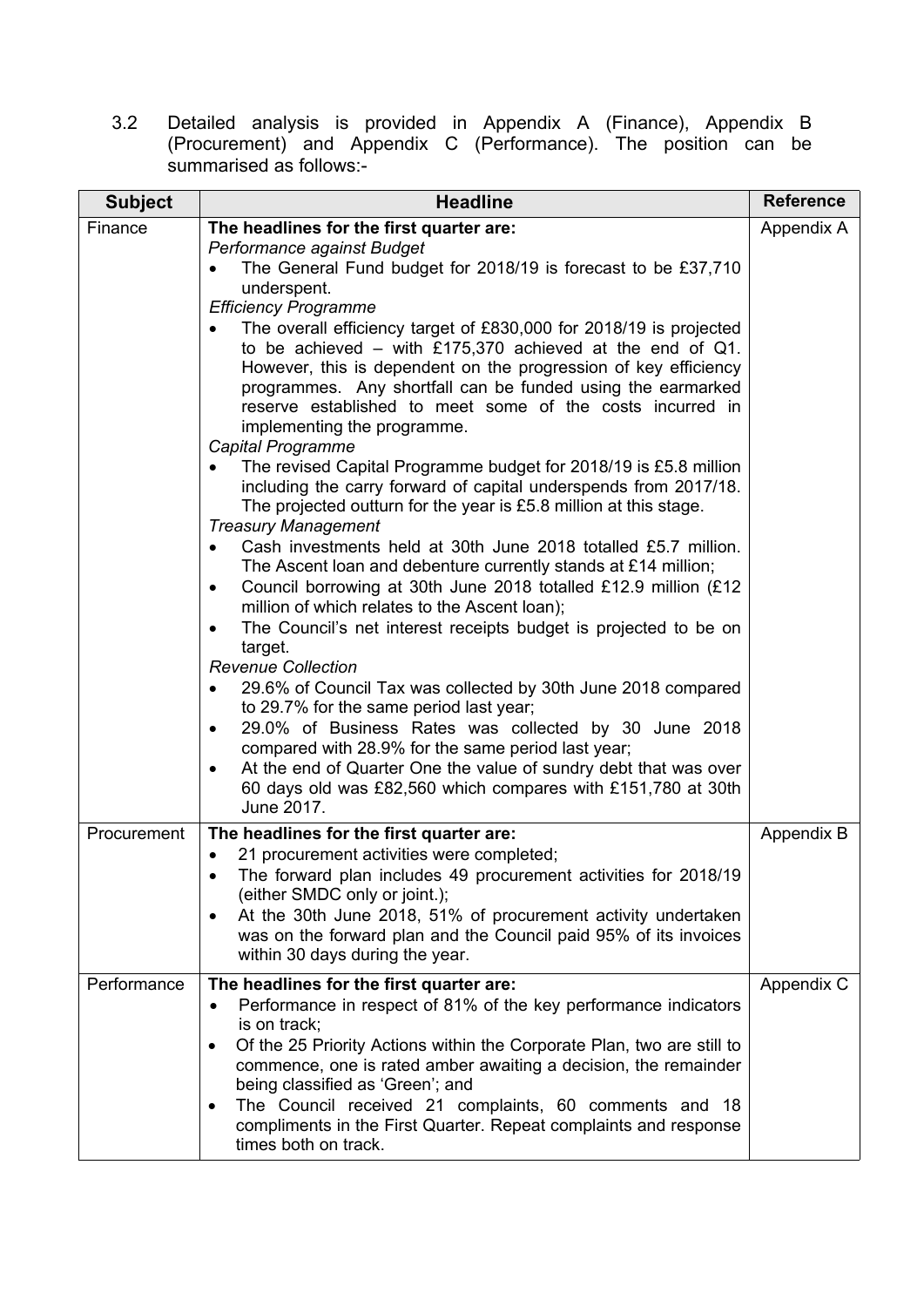## **4. How this Report Links to Corporate Priorities**

4.1 The successful delivery of all corporate priorities is dependent upon the effective management of performance and financial resources, which is the subject of this report.

## **5. Options and Analysis**

5.1 Detailed Analysis is contained within the appendices.

### **6. Implications**

- 6.1 Community Safety (Crime and Disorder Act 1998) None.
- 6.2 Workforce None.
- 6.3 Equality and Diversity/Equality Impact Assessment This report has been prepared in accordance with the Council's Equality and Diversity policies.
- 6.4 Financial Considerations There are substantial financial considerations contained throughout the report.
- 6.5 Legal None.
- 16.6 Sustainability None.
- 6.7 External Consultation None.
- 6.8 Risk Assessment There are a number of risks to the financial position presented, which are identified and explained in the financial report attached at Appendix A.

# **ANDREW P STOKES Executive Director (Transformation) & Chief Finance Officer**